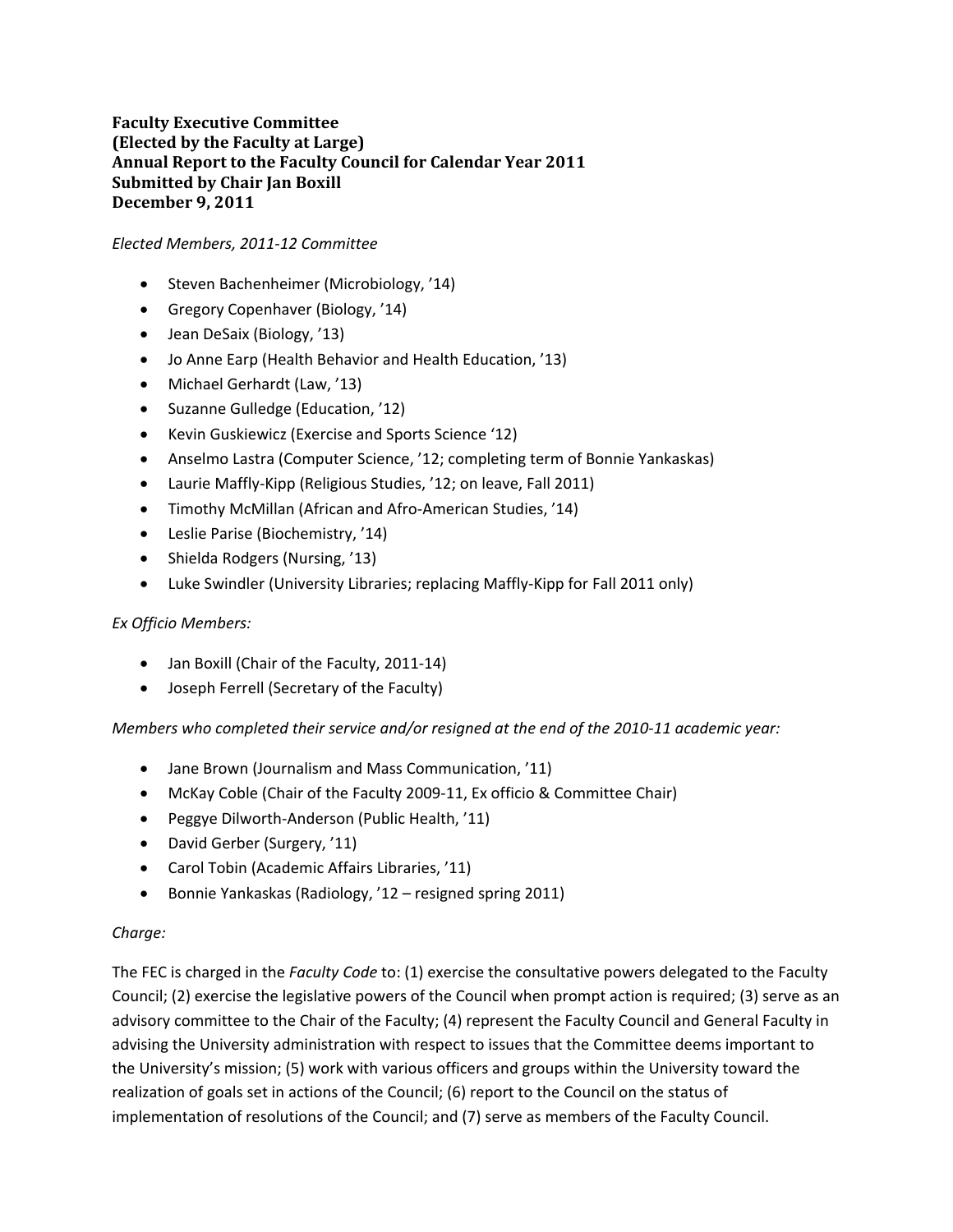## *Meetings*:

Chaired this year by faculty chairs McKay Coble (January‐June) and Jan Boxill (July‐December), the Faculty Executive Committee (FEC) met once or twice monthly (for a total of thirteen meetings) throughout the year. Provost Bruce Carney attended approximately every other meeting, and other administrators, faculty members, and chairs of various faculty committees joined the FEC as appropriate. The FEC also met periodically with chancellor Thorp to discuss topics of importance.

## *Activities This Past Year:*

The Faculty Executive Committee continued this year to play several key roles: to serve as a forum for soliciting diverse faculty viewpoints and input on pressing university-wide issues, proposed policy changes, initiatives, and projects; to serve as an advisory body to the Chair of the Faculty, Provost, and Chancellor; and to act in place of Faculty Council on issues where timely action is needed. In addition, this year FEC met twice with the Faculty Council Agenda Committee to enhance connection and synergy between the two committees and to work together to consider innovative strategies for facilitating substantive Faculty Council conversations and deliberation about matters of concern.

In August, the committee also held a joint meeting with Chancellor Thorp and the Chancellor's Advisory Committee to discuss the firing of former football coach Butch Davis on July 27. Chair of the Faculty Boxill and Chancellor's Advisory Committee Chair Prof. Jim Ketch (Music) issued a public statement of support for Chancellor Thorp's decision to dismiss Davis.

Other prominent issues in FEC discussions in 2011 included the state and university budget crisis, the technological changes that continue to sweep the campus (including the transition from Blackboard to Sakai and changes in the IT and communications funding model, as well as related security and privacy issues), and a renewed interest in the structure and function of the university's honor system (a study of which was already underway before the summer's revelations about cheating among football players). Discussion of the honor system focused on reappointment of the dormant Faculty Honor System Advisory Committee and Faculty Hearings Board Panel, review of the report on the honor system from the Educational Policy Committee, consideration of the advantages and disadvantages of plagiarism detection software, and appointment of Chair of the Faculty Jan Boxill's new honor system task force (Fall 2011).

The FEC also discussed the following additional issues in this year's meetings:

- The new "Master Lecturer" tier for fixed-term faculty.
- Plans for the spring 2011 faculty elections.
- Intellectual property and copyright issues related to educational materials and dissertations.
- Reconstituting the Faculty Copyright Committee.
- Reconstituting the Faculty Information Technology Advisory Committee.
- The new criminal convictions reporting policy.
- Proposal from the Educational Policy Committee for contextual grade reporting on transcripts (later approved by Faculty Council).